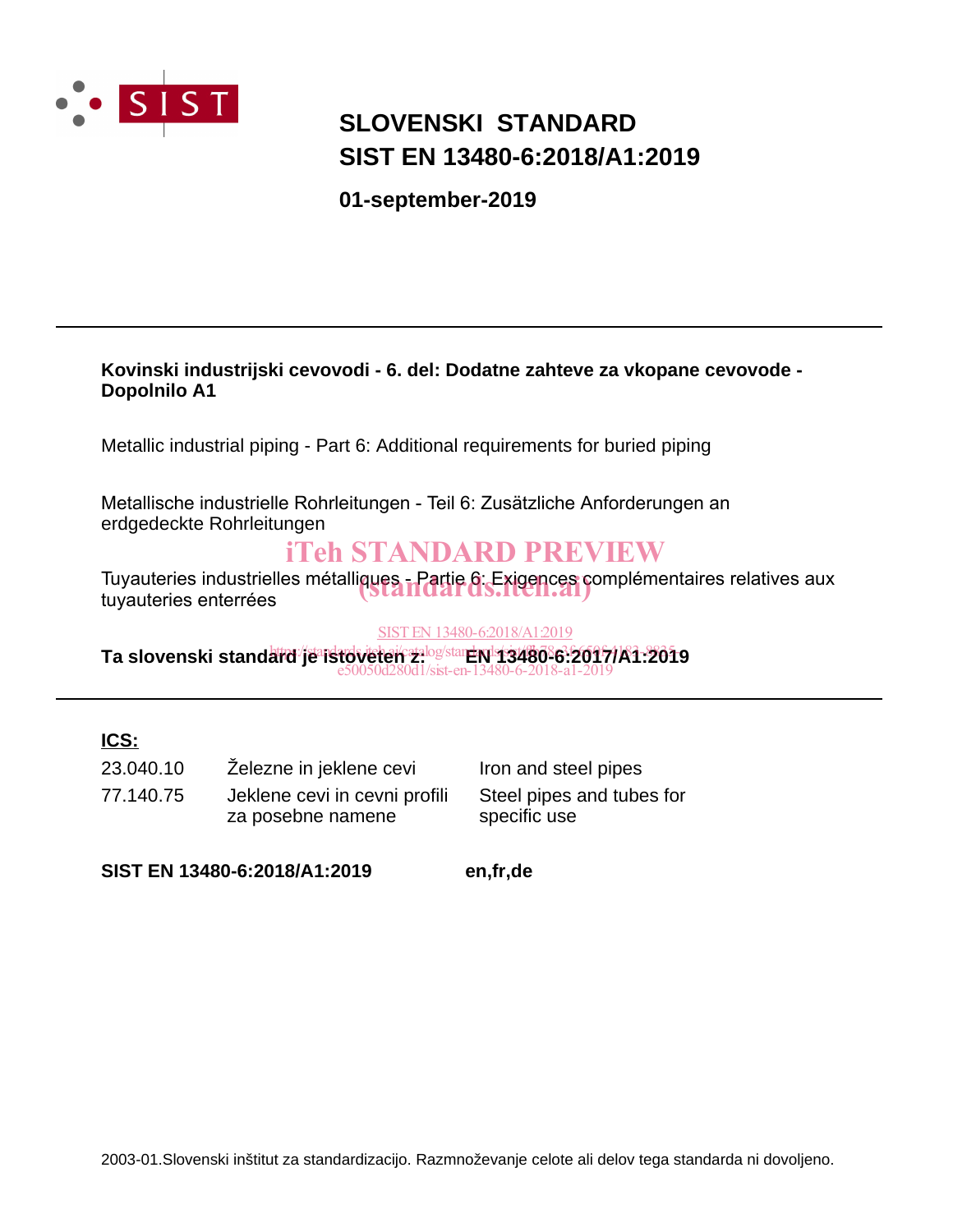## iTeh STANDARD PREVIEW (standards.iteh.ai)

SIST EN 13480-6:2018/A1:2019 https://standards.iteh.ai/catalog/standards/sist/ffb78c3f-650f-4183-8835 e50050d280d1/sist-en-13480-6-2018-a1-2019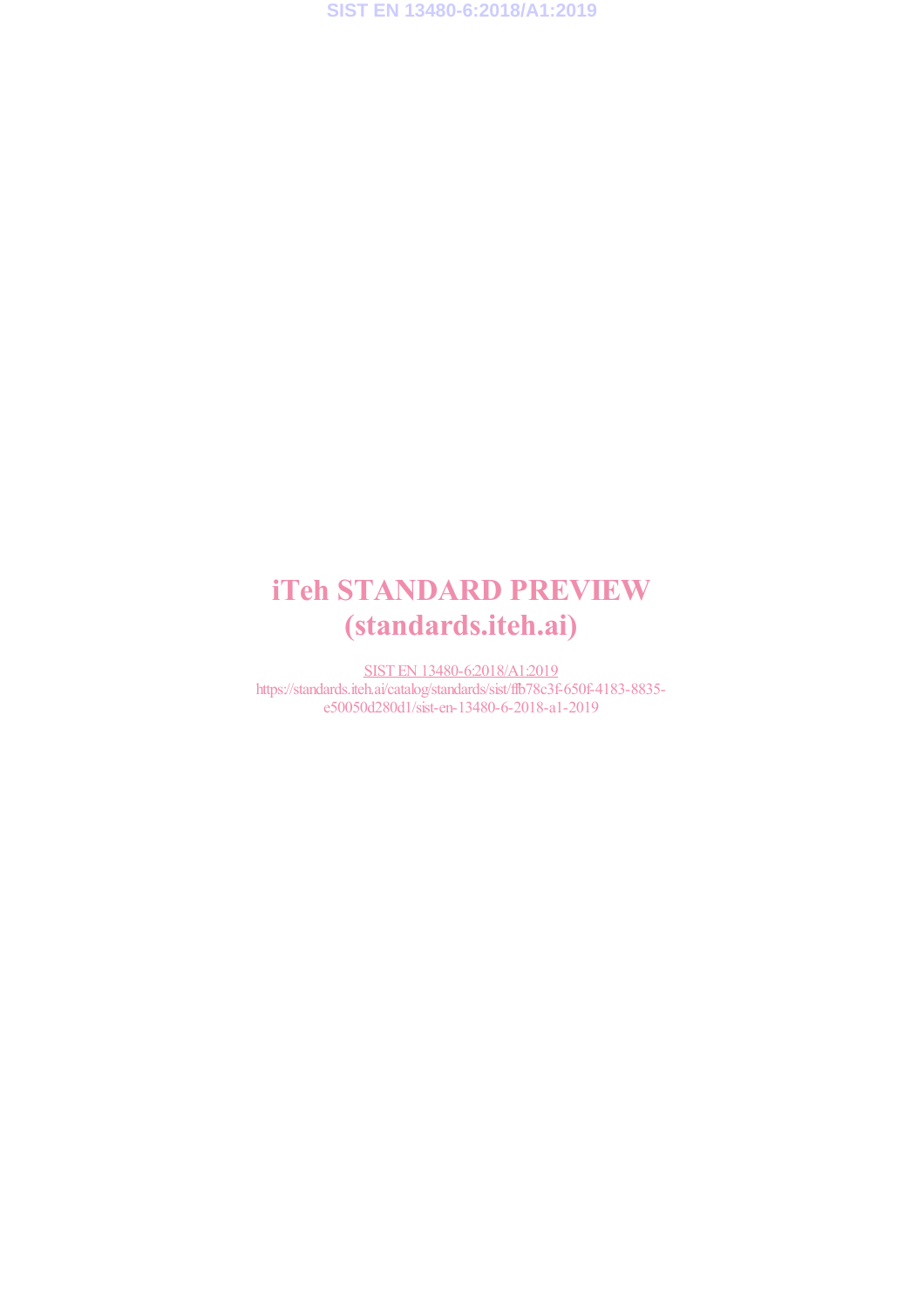# EUROPEAN STANDARD NORME EUROPÉENNE EUROPÄISCHE NORM

## **EN 13480-6:2017/A1**

April 2019

ICS 23.040.01

English Version

### Metallic industrial piping - Part 6: Additional requirements for buried piping

Tuyauteries industrielles métalliques - Partie 6 : Exigences complémentaires pour les tuyauteries enterrées

Metallische industrielle Rohrleitungen - Teil 6: Zusätzliche Anforderungen an erdgedeckte Rohrleitungen

This amendment A1 modifies the European Standard EN 13480-6:2017; it was approved by CEN on 1 March 2019.

CEN members are bound to comply with the CEN/CENELEC Internal Regulations which stipulate the conditions for inclusion of this amendment into the relevant national standard without any alteration. Up-to-date lists and bibliographical references concerning such national standards may be obtained on application to the CEN-CENELEC Management Centre or to any CEN member.

This amendment exists in three official versions (English, French, German). A version in any other language made by translation This amendment exists in three official versions (English, French, German). A version in any other language made by translatio:<br>under the responsibility of a CEN member into its own language and notified to the CEN-CENELEC same status as the official versions.

#### (standards.iteh.ai)

CEN members are the national standards bodies of Austria, Belgium, Bulgaria, Croatia, Cyprus, Czech Republic, Denmark, Estonia, Finland, Former Yugoslav Republic of Macedonia, France, Germany, Greece, Hungary, Iceland, Ireland, Italy, Latvia, Lithuania, rinianu, roriner Tugosiav Republic of Maceuphia, France, Germany, Greece, Hungary, Icelanu, Irelanu, Italy, Latvia, Lithuania,<br>Luxembourg, Malta, Netherlands, Norway, Poland, Portugal, Romania, Serbia, Slovakia, Slovenia, Turkey and United Kingdom. https://standards.iteh.ai/catalog/standards/sist/ffb78c3f-650f-4183-8835-

e50050d280d1/sist-en-13480-6-2018-a1-2019



EUROPEAN COMMITTEE FOR STANDARDIZATION COMITÉ EUROPÉEN DE NORMALISATION EUROPÄISCHES KOMITEE FÜR NORMUNG

**CEN-CENELEC Management Centre: Rue de la Science 23, B-1040 Brussels** 

© 2019 CEN All rights of exploitation in any form and by any means reserved worldwide for CEN national Members.

Ref. No. EN 13480-6:2017/A1:2019 E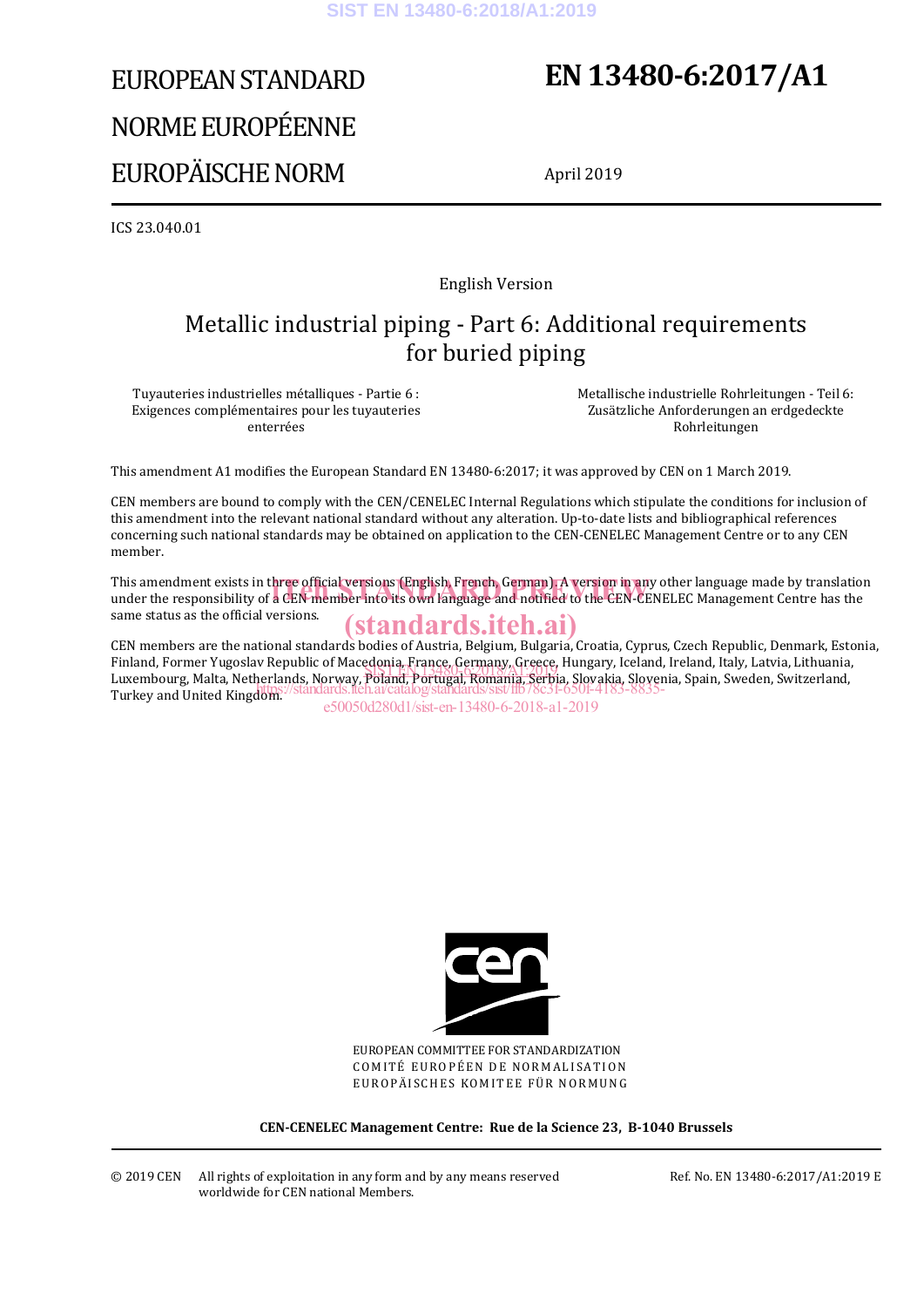#### **EN 13480-6:2017/A1:2019 (E)**

### **Contents**

| $\mathbf{1}$            |                                                                                                                                                              |  |
|-------------------------|--------------------------------------------------------------------------------------------------------------------------------------------------------------|--|
| $2^{\circ}$             |                                                                                                                                                              |  |
| 3                       |                                                                                                                                                              |  |
| $\overline{\mathbf{4}}$ |                                                                                                                                                              |  |
| 5                       |                                                                                                                                                              |  |
| 6                       | Modification to A.3.5.6.2, Longitudinal compressive stress in the restrained part 5                                                                          |  |
| $\overline{7}$          | Modification to Annex ZA (informative), Relationship between this European<br>Standard and the Essential Requirements of EU Directive 2014/68/EU aimed to be |  |

## iTeh STANDARD PREVIEW (standards.iteh.ai)

SIST EN 13480-6:2018/A1:2019 https://standards.iteh.ai/catalog/standards/sist/ffb78c3f-650f-4183-8835 e50050d280d1/sist-en-13480-6-2018-a1-2019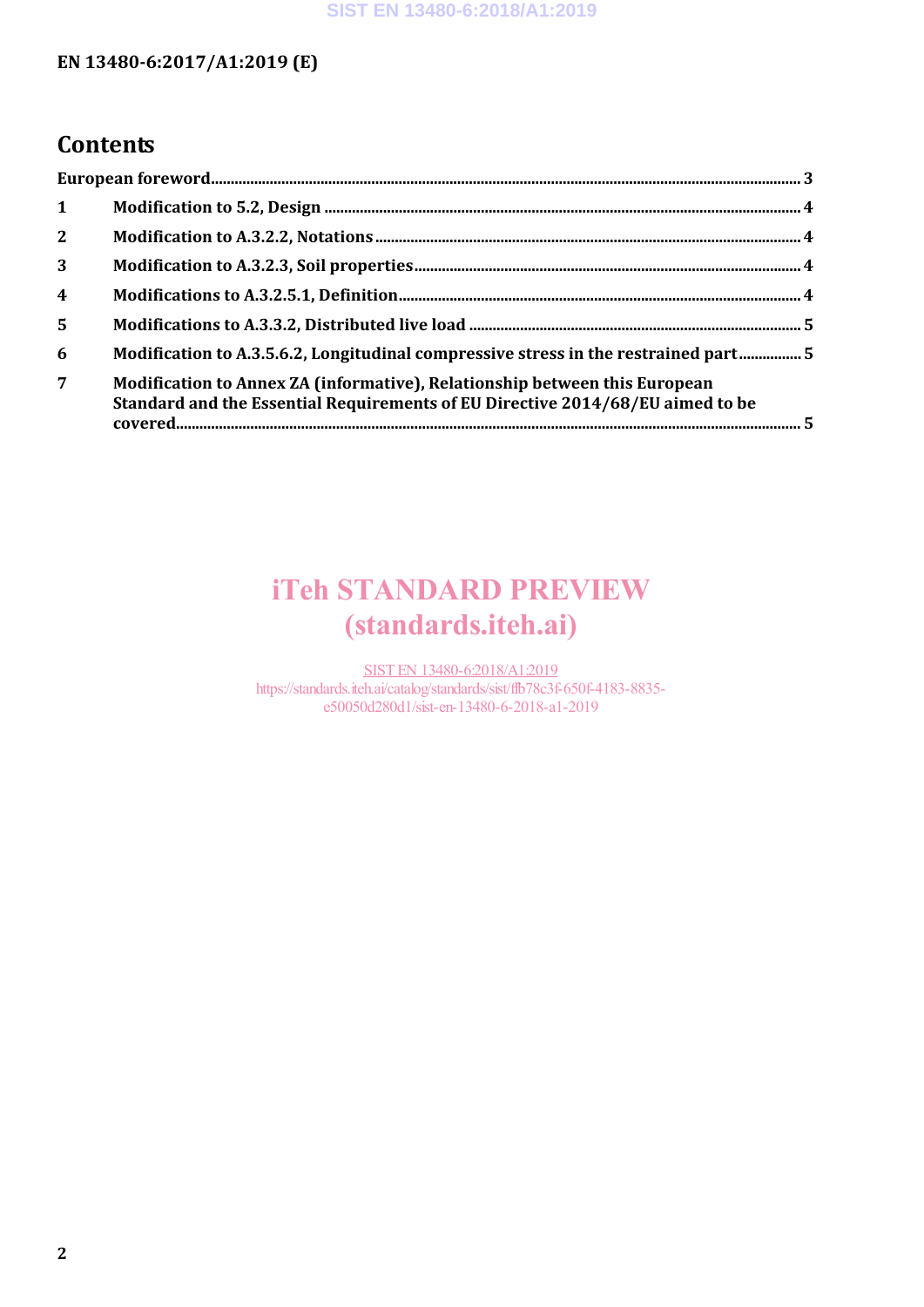#### **EN 13480-6:2017/A1:2019 (E)**

#### **European foreword**

This document (EN 13480-6:2017/A1:2019) has been prepared by Technical Committee CEN/TC 267 "Industrial piping and pipelines", the secretariat of which is held by AFNOR.

This European Standard shall be given the status of a national standard, either by publication of an identical text or by endorsement, at the latest by October 2019, and conflicting national standards shall be withdrawn at the latest by October 2019.

Attention is drawn to the possibility that some of the elements of this document may be the subject of patent rights. CEN shall not be held responsible for identifying any or all such patent rights.

This document has been prepared under a mandate given to CEN by the European Commission and the European Free Trade Association, and supports essential requirements of EU Directive(s).

For relationship with EU Directive(s), see informative Annex ZA, which is an integral part of EN 13480-6:2017.

This document includes the text of the amendment itself. The amended/corrected pages of EN 13480-6:2017 will be published as Issue 2 of the European Standard.

According to the CEN-CENELEC Internal Regulations, the national standards organisations of the According to the CEN-CENELEC Internal Regulations, the national standards organisations of the<br>following countries are bound to implement this European Standard: Austria, Belgium, Bulgaria, Croatia, Cyprus, Czech Republic, Denmark, Estonia, Finland, Former Yugoslav Republic of Macedonia, France, Germany, Greece, Hungary, Iceland, Ireland, Italy, Latvia, Lithuania, Luxembourg, Malta, Netherlands, Norway, Poland, Portugal, Romania, Serbia, Slovakia, Slovenia, Spain, Sweden, Switzerland, Turkey and the United Kingdom. <u>ugat, Romania, Sei 914, Siov</u>a https://standards.iteh.ai/catalog/standards/sist/ffb78c3f-650f-4183-8835-

e50050d280d1/sist-en-13480-6-2018-a1-2019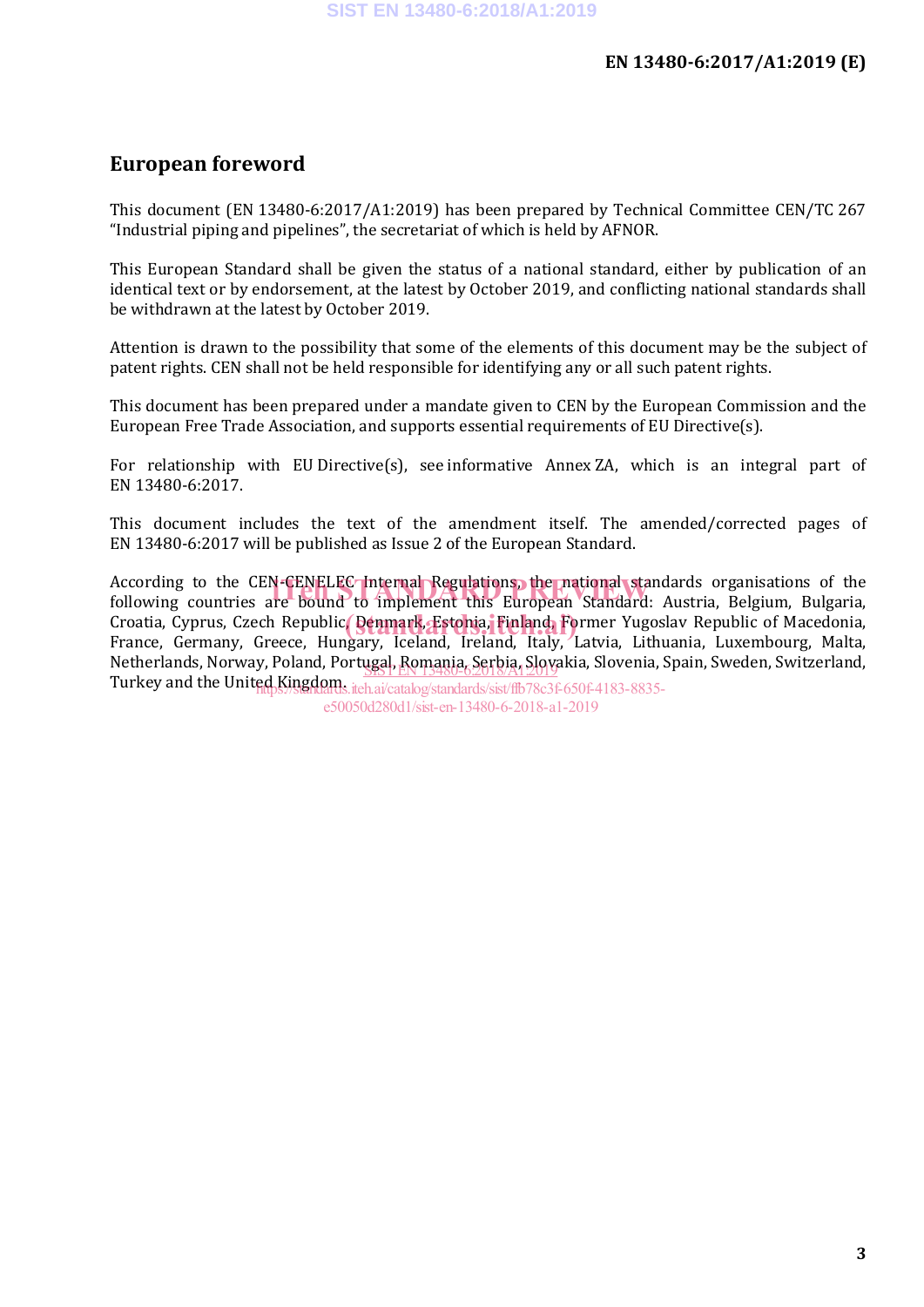#### **EN 13480-6:2017/A1:2019 (E)**

#### **1 Modification to 5.2, Design**

*In Entry 5.2.4, replace the 2nd paragraph with the following one:*

"The axial stress due to combined pressure and temperature change effects shall be calculated as follows:

$$
S_L = v S_p - E\alpha (AT)
$$
 (1)

where

- $S_{L}$  is the axial stress  $\leq 0.90 \times$  yield strength at design temperature;
- *S*<sub>p</sub> is the circumferential stress due to pressure alone;
- Δ*T* is the maximum temperature range;
- $v$  is Poisson's ratio:
- *α* is the thermal expansion factor;
- *E* is the Young modulus"*.*

#### **2 Modification to A.3.2.2, Notations**

# *Replace the 1st notation in the list with the following one:*<br> **iTeh STANDARD PREVIEW**

*<sup>C</sup>*tass <sup>=</sup> Settlement ratio (see A.3.2.5.1, paragraph b));"*.* (standards.iteh.ai)

SIST EN 13480-6:2018/A1:2019

#### 3 **Modification to A.3t2.3; Soil properties** and ards/sist/ffb78c3f-650f-4183-8835e50050d280d1/sist-en-13480-6-2018-a1-2019

*Between the 1st paragraph and Table A.3.2-3, add the following paragraph:*

"The value of the ultimate deformation factor of the soil  $R_{ultime}$  is generally between 0,015 and 0,030 (m<sup>−</sup>1). If there is no data, the value giving the safest results shall be taken."*.*

#### **4 Modifications to A.3.2.5.1, Definition**

*Under indent b), replace both dashes of the NOTE with the following ones:*

"

"

- The backfill above the piping settles less than the rest of the backfill. In this case, which corresponds to a «rigid» piping, (see NOTE 2 of Table A.3.2.5.1-2), the shearing forces at the boundaries will tend to increase the load on the piping and the settlement ratio will be positive.
- The backfill above the piping settles more than the rest of the backfill. In this case, which corresponds to a «semi-rigid» or «flexible» piping (see NOTE 2 of Table A.3.2.5.1-2), the shearing forces at the boundaries will tend to lower the load on the piping and the settlement ratio will be negative."*.*

*Replace the sentence above Table A.3.2.5.1-2 with the following one:*

"Table A.3.2.5.1-2 gives a set of values recommended for this settlement ratio for the most current cases:"*.*

*Replace the heading of Table A.3.2.5.1-2 with the following one:*

"Table A.3.2.5.1-2  $-$  Settlement ratio  $C_{\text{fass}}$ ".